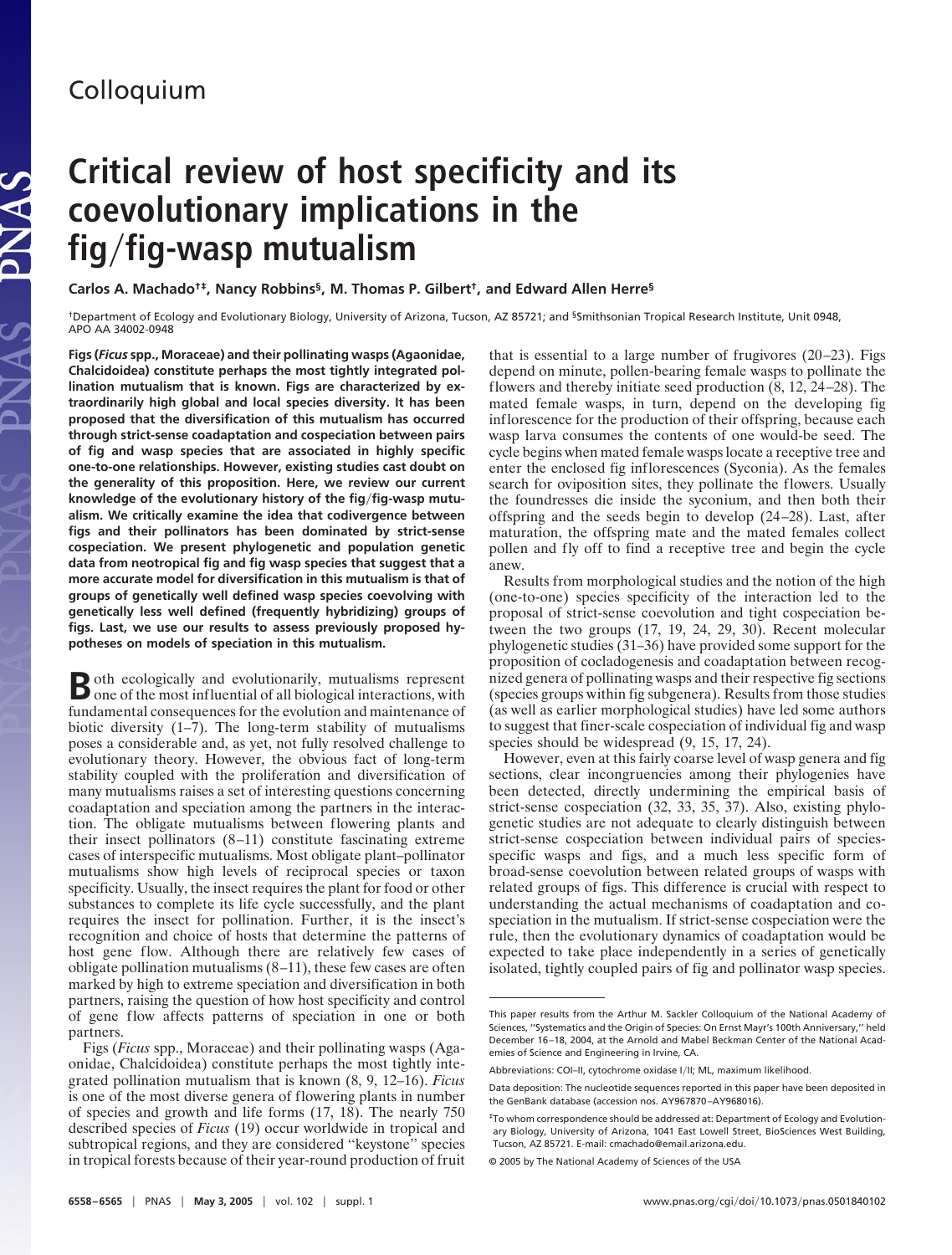If strict-sense cospeciation were not the rule, then the dynamics of coadaptation would be quite different. Specifically, under this latter scenario, we expect a much looser coevolutionary coupling between particular pairs of figs and wasps, with host colonization, hybridization, and introgression of relatively novel genetic material across different fig species contributing to the generation of phenotypic diversity on which selection can act.

Here, we evaluate the hypothesis that strict-sense cospeciation has dominated the evolutionary history of figs and their pollinators. We review the current knowledge on the evolutionary history of the mutualism, focusing on the available evidence suggesting cocladogenesis at high taxonomic levels (i.e., between different sections of *Ficus* and their associated genera of pollinating wasps) and cospeciation at finer taxonomic scales. We present data from neotropical fig and fig wasp species that suggest an alternative view. Specifically, we find that groups of genetically well defined pollinator wasp species coevolve in association with groups of genetically poorly defined (hybridizing) figs. Last, we link our results to previously proposed models of speciation in this mutualism that bear directly on the question of the origin of the high species diversity in these organisms.

#### **The Coevolutionary History of the Mutualism**

The fig-wasp mutualism is ancient and diverse, originating  $\approx$ 80–90 million years ago (32, 38). The outgroup to figs is not yet clear and includes both New and Old World taxa as possibilities (38). However, the hypothesis of a Gondwanan origin of the mutualism (39, 40) is supported by the observations that the most basal group to extant figs and pollinator wasp are, respectively, the New World Ficus subgenus *Pharmacosycea* and their associated pollinators in the genus, *Tetrapus* (19, 24, 31, 32, 35, 37). The idea that extant figs and wasps have radiated from these basal New World groups is supported further by the observation that the estimated divergence times among the pollinator genera and their current geographical distributions correspond well with several features of the break up of the southern continents during the late Cretaceous period (32).

The nearly 750 described species of *Ficus* have been classified in four subgenera (*Pharmacosycea*, *Urostigma*, *Sycomorus*, and *Ficus*) and 18 sections (species groups within subgenera) (17, 19, 41). The pollinators of figs, minute chalcid wasps from family Agaonidae, have been assigned to 20 different genera (17, 42), with  $>$ 300 described species (15). With two exceptions (*Ceratosolen* and *Wiebesia*), each recognized pollinator genus is generally restricted to a single taxonomic group of *Ficus* (subgenus or section). Molecular data show that fig-pollinating wasps form a clearly monophyletic group within the Chalcidoidea that is separate from other fig wasps (a large number of nonpollinating wasps are also associated with figs), supporting the idea that the pollination syndrome evolved only once during the evolution of the mutualism (43, 44).

The original taxonomic studies of the fig-pollinating wasps using morphological characters (24, 29, 42, 45) showed that related species of wasps pollinate related species of figs. This result led to the hypothesis of strict-sense coevolution between the mutualists. Also, the almost invariable finding at that time of one species of pollinator per host fig species reinforced this idea, and it led to the inference that cospeciation should, therefore, be the dominant pattern of codivergence at both coarser (e.g., sections of figs and genera of wasps) and finer (species of both) taxonomic scales (9, 17, 24, 46). Recent molecular phylogenetic studies of the major groups of fig-pollinating wasps (32, 33) and figs (31, 35, 37) have allowed mapping the morphological classification of figs into the fig-wasp phylogeny and vice versa. These studies have provided some support to the original insight from taxonomy about the strong conservation of host associations and the preponderance of cocladogenesis during the diversification of wasp genera and associated fig subgenera and

sections. However, these studies have also revealed clear incongruencies between the phylogenies of figs and those of their pollinators (Fig. 1) (32, 33, 35, 37).

In Fig. 1, we present a pollinator phylogeny based on cytochrome oxidase I (*COI*) data from ref. 32. This tree is largely consistent with results for the pollinators obtained by Weiblen (33). The corresponding fig phylogeny is a strict consensus from maximum-parsimony analyses of combined sequences of the internal and external transcribed spacers (*ITS* and *ETS*) from a large world-wide sample of *Ficus*, and is largely consistent with results from Jousselin *et al.* (35). This phylogeny is also largely consistent with results from a different study on Indo-Australian *Ficus* taxa from Weiblen using *ITS* sequences (37). Specifically, the well resolved relationships among sections *Ficus*, *Sycidium*, *Rhizocladus*, and *Kalosyce* were incorporated from that study (37). The degree of congruency between the two cladograms shown in Fig. 1 is not significant  $(P = 0.85)$  (47), a result that is not consistent with previous assertions about the preponderance of cocladogenesis. However, this result should be viewed cautiously because of the lack of resolution and uncertainty of relationships of several fig sections (*Urostigma* and *Oreosycea*) and pollinator genera (*Wiebesia*, *Blastophaga*, and *Platyscapa*) (31–33, 35, 37), and to the partial sampling of wasp genera (11 of 20) and fig sections (12 of 18) in the phylogenies.

Nonetheless, despite these caveats, the phylogenetic reconstructions show that ancestral host switches have occurred at different times during the evolution of the mutualism, even when considering the strongly supported clades. For example, wasps that pollinate the figs in subgenera *Ficus* and *Sycidium* are not close relatives (32, 33), although both morphological (17, 19) and molecular (31, 35, 37) studies indicate that *Ficus* and *Sycidium* are sister groups. Further, molecular data suggest that the pollinators of *Ficus* are more closely related to the pollinators of *Urostigma* (33). Because figs from the subgenera *Ficus* and *Sycidium* are supported to be related more closely to *Sycomorus* than to *Urostigma*, the most likely scenario is that the ancestor of *Ficus* figs was colonized by the ancestor of wasps associated currently with *Urostigma* figs and that this new combination then jointly diversified. Thus, even at high taxonomic scales, the evidence indicates at least one breakdown (and possibly more) in strict cocladogenesis in the mutualism.

#### **Finer-Scale Coevolution: Is There Evidence for Strict-Sense Cospeciation?**

A major weakness of existing molecular phylogenetic studies in addressing the degree to which strict-sense cospeciation dominates the evolutionary dynamics of this mutualism is that they typically have concentrated on a small number of taxa that represent very ancient, distantly related taxonomic subdivisions within the genus *Ficus* and their associated genera of pollinator wasps (31–33, 35). Also, these studies have also tended to concentrate on analyses of one gene (or a few genes) from a few individuals of each species. Such sampling differentially emphasizes the products of ancient processes and inevitably tends to bias interpretation toward cospeciation, without providing a real and rigorous test of the hypothesis. Specifically, even if there were a perfect congruence of fig and wasp phylogenies at coarse scales (and available evidence suggests that there is not), such a pattern would not necessarily result from strict-sense, one-to-one cospeciation of fig and wasp species. Also, the sampling of multiple loci from multiple individuals within a species is essential to detect potentially important ongoing processes such as hybridization and introgression. Therefore, to find compelling evidence for, or against, strict-sense cospeciation as a real, ongoing process, detailed genetic sampling of multiple individuals from multiple, relatively closely related species of the same section of fig and genus of pollinator is required.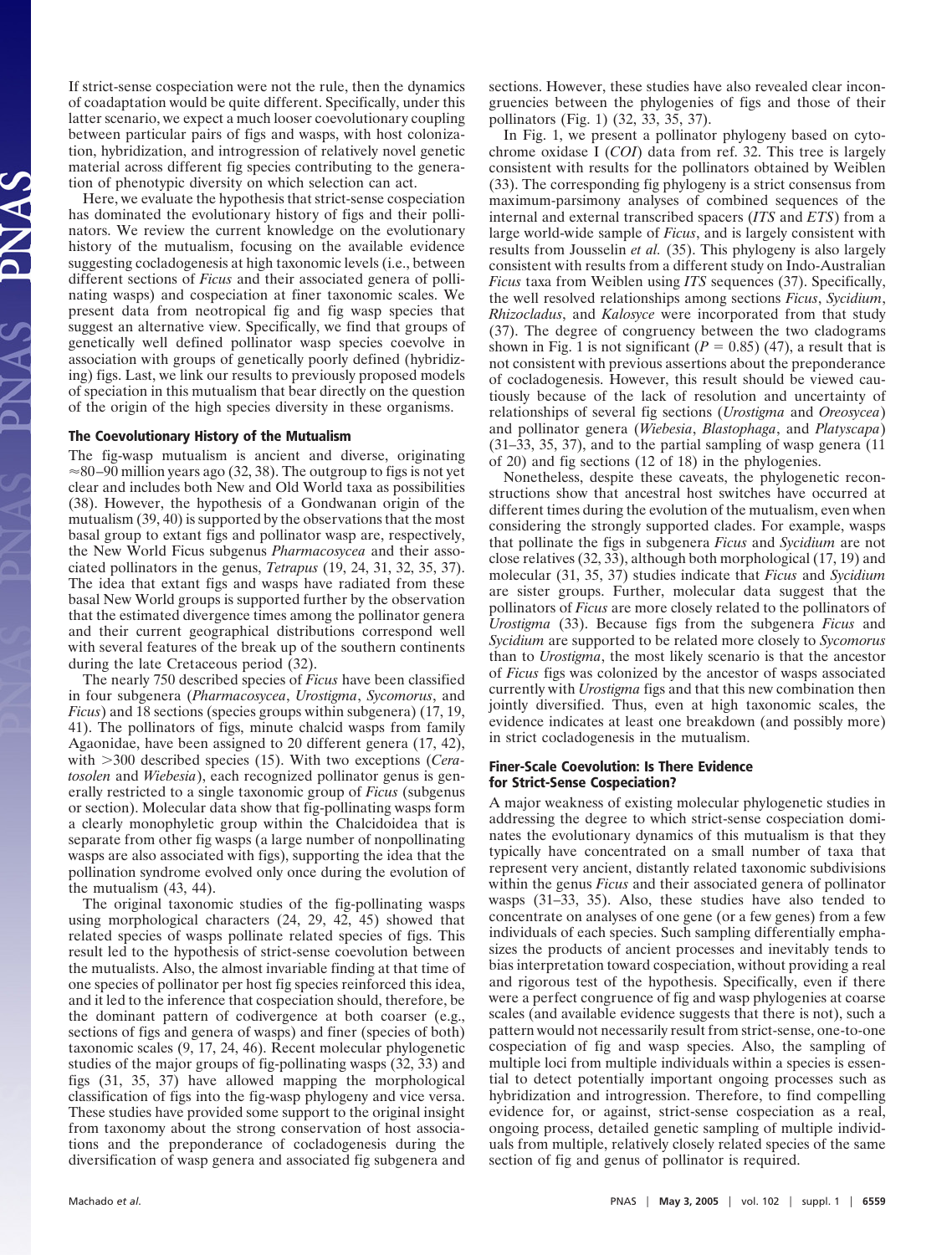

**Fig. 1.** Tanglegram comparison of the phylogenies of sections of *Ficus* and their associated genera of pollinating wasps. Both phylogenies correspond to pruned trees from larger phylogenetic studies (32, 35, 37). In the pollinator phylogeny, C stands for *Ceratosolen* and W stands for*Wiebesia*, the only genera of pollinating wasps associated with more than one *Ficus* section. Numbers associated with branches are bootstrap values (>40%) that were taken directly from the studies in which the complete phylogenies were presented originally (32, 35, 37). They are shown to indicate the level of support for each node in the original phylogenetic studies. The two cladograms are significantly incongruent (see text). TREEMAP 1.0 was used to create this image (47) (see text for details).

The only published coevolutionary study that has attempted to survey relationships at a finer (within section/genus) taxonomic scale (48), reconstructed molecular phylogenies for 17 Indo-Australian and two African fig species from subgenus *Sycomorus* and their pollinators (*Ceratosolen* sp.). Significant congruency between the phylogenies of the two groups supported the cospeciation hypothesis (48). However, although some of the sampled species appear to be close relatives based on their taxonomic associations (e.g., they are part of the same *Ficus* section), most species included in this sample are very distinct genetically, and speciation events appear to be ancient (32). Also, within species genetic sampling was minimal or not reported. Therefore, although that study represents a step in the right direction, it does not provide the kind of information necessary to understand species-level processes of diversification in the mutualism and to adequately test coevolutionary hypotheses.

We have begun to fill that gap by gathering detailed genetic data from a group of 17 sympatric species of figs and their associated pollinators found in the vicinity of the Panama Canal. In particular, we have collected information from multiple loci across multiple individuals within these taxa. These figs and wasps also represent two of the most divergent lineages of *Ficus* and their pollinators (19), and a series of extensive, long-term studies have made them the ecologically and genetically best characterized group of species from this mutualism (26, 49–52). Free-standing neotropical monoecious fig trees (subgenus *Pharmacosycea*, section *Pharmacosycea*) are the most basal of the extant fig lineages, with 20 described species (19). They are pollinated by wasps of the genus *Tetrapus*, the most basal group of pollinators (Fig. 1). The second lineage is a derived section of strangling monoecious figs (subgenus *Urostigma*, section *Americana*) and their pollinating fig wasps (*Pegoscapus* sp.), with  $\approx$ 100–120 described species (19). Of the 17 Panamanian fig species we have studied, 4 belong to section *Pharmacosycea* and 13 belong to section *Americana*.

We reconstructed molecular phylogenies of the 17 species of Panamanian figs and their pollinators (Fig. 2) using 1,587 bp of *COI–COII* from the pollinators and the following two nuclear regions from the figs: 530 bp from an intron of the triosephosphate isomerase gene (*Tpi*) and 723 bp of sequence encompassing four introns and three exons from the glycerol-3-phosphate dehydrogenase gene (*G3pdh*). The primers used for PCR and sequencing have been described elsewhere (32, 53, 54). PCR

products were sequenced directly in both directions by using standard protocols. If the *Tpi* or *G3pdh* sequence from an individual was polymorphic, the PCR product was cloned with the TOPO TA cloning kit (Invitrogen), and 8–10 cloned PCR fragments sequenced to identify the different haplotypes. Multiple individuals per species were sampled (see below), but the phylogenies used for reconciliation analyses (47) were reconstructed by using either the most common haplotype per species or a randomly chosen individual sequence (in a few cases, all haplotypes had the same frequency). Results from the reconciliation analyses are similar if different combinations of haplotypes are used (data not shown). Phylogenies were reconstructed using maximum-likelihood (ML) methods and the general reversible model with rate heterogeneity ( $REV+\Gamma$ ) using of PAUP\* (version 4.0b10) (55). Topological comparisons were conducted by using the Shimodaira–Hasegawa test (one-tailed test) (56) with Resampling of Estimated Log Likelihoods (RELL) bootstrap (1,000 replications). The degree of match between the *Tpi* ML fig phylogeny  $[-\log (L) = 1,095.06375; \alpha = \infty]$  and the *COI–COII* pollinator ML phylogeny  $[-\log (L) = 8,236.58884;$  $\alpha = 0.572$  is not significantly different from what would be expected by chance  $(P = 0.25; Fig. 2A)$ . Also, forcing the fig *Tpi* phylogeny to match the pollinator phylogeny generates a tree that is significantly worse than the ML tree  $[\Delta - \log (L)]$ 141.9446;  $P \le 0.001$ . The *G3pdh* ML phylogeny reconstructed with the REV+ $\Gamma$  model  $[-\log (L) = 1,385.80552; \alpha = 0.847]$ and the corresponding *COI–COII* pollinator phylogenies are shown in Fig. 2*B*. The *G3pdh* and *COI–COII* phylogenies are incongruent ( $P = 0.09$ ), and forcing the topology of the *G3pdh* phylogeny to match the pollinator phylogeny also generates a tree that is significantly worse than the ML tree  $(\Delta - \log (L))$ 28.29731,  $P = 0.025$ ). Therefore, despite the low resolution for several nodes in the fig phylogenies (Fig. 2), the phylogenies of two different nuclear genes show significant incongruency with the phylogenetic history of the associated pollinators.

These results suggest that cospeciation is not the dominant pattern of codivergence in these groups of sympatric neotropical figs and their pollinators. We suggest that the most likely explanation for the lack of congruency between the molecular phylogenies of the two mutualists is the recently documented presence of multiple species of pollinator per host in neotropical figs (52), which would generate incongruent phylogenetic histories because of pollinator host switches, with the resultant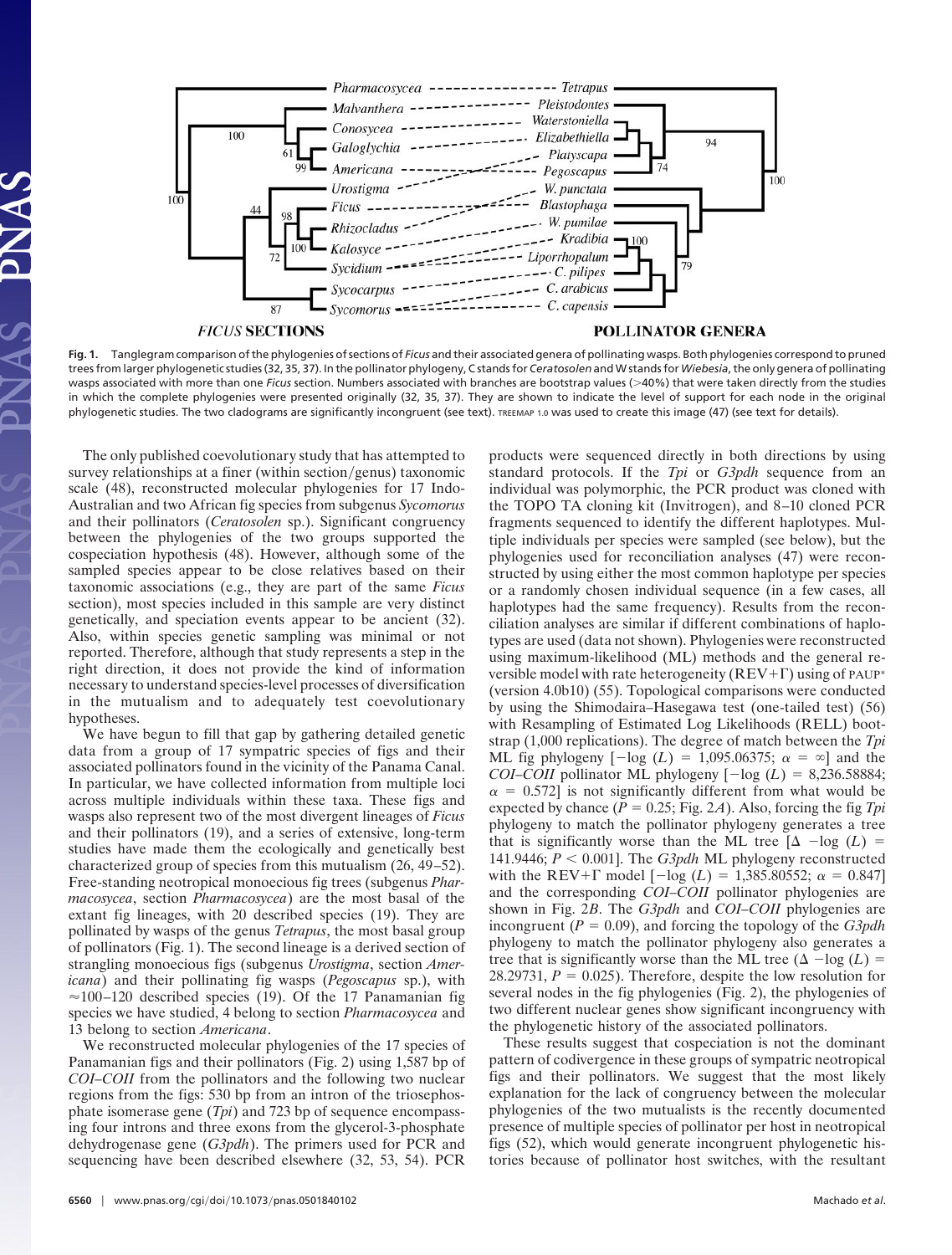

**Fig. 2.** Tanglegram comparisons of molecular phylogenies from neotropical *Ficus* and their pollinators. Species names for the wasps are omitted for brevity and are shown as codes, with each number corresponding to a different species. All phylogenies are ML trees (see text for details). The individual sequences per species used in these reconstructions correspond to the most common haplotypes found for each species. Fig wasp sequences from fig species with multiple pollinators are from the most common species associated with a given fig host. The pollinator phylogeny compared with the *G3pdh* phylogeny is a pruned version of the larger *COI–COII* tree compared with the *Tpi* phylogeny. Numbers below branches are bootstrap values based on 1,000 replications. The fig and pollinator phylogenies are significantly incongruent (see text).

hybridization and possible genetic introgression across different fig species (see below).

## **A Complex Mutualism Unveiled? Multiple Pollinators per Host Are Not the Exception**

The degree to which tight specificity of a particular wasp species to a given host species breaks down will influence the possibility of naturally occurring hybridization among different host species and affect the trajectories of fig and wasp coadaptation. The notion that the vast majority of species of fig are pollinated by its own highly specific species of pollinator (''the one-to-one rule'') has long been claimed as one of the most extraordinary aspects of this mutualism (9, 15, 16). Initial documented cases of breakdown of species specificity were thought to represent taxonomic artifacts (57). Nonetheless, to determine the extent to which tight cospecificity reflects a real and predominant pattern

rather than an assumption requires detailed taxonomic and genetic studies.

Several recent and detailed studies have confirmed that this rule is often broken (15–17, 42, 52, 58). Recent studies in Africa and Australia have shown that breakdowns of specificity are relatively common, occurring in approximately one third of the studied cases (24 species of *Ficus*) (16, 59, 60). In some cases, different wasp species are associated only with a host fig in different parts of its geographic range (58, 61, 62). Importantly, it has been demonstrated in other cases that multiple pollinators associate routinely and successfully with a given host in sympatry (13, 42, 52, 59, 60, 63–65).

Moreover, several independent observations by different researchers in different geographic regions suggest the routine occurrence of interspecific hybridization in figs. Frequent cases of adult figs with hybrid morphological characteristics have been observed in Panama and South America (19) (W. Ramirez, personal communication; C.C. Berg, personal communication; E.A.H, unpublished data), Africa (S. Compton, personal communication; G. Michaloud, personal communication), and Indonesia (66). Reports of local pollinators breeding in introduced fig species have been reported in Florida (67), where hybrid viable seedlings were also observed. Also, Parrish *et al.* (66) recently reported genetic evidence of hybridization among three dioecious fig species found in three Indonesian islands. The observation of multiple individuals with hybrid genetic composition at several amplified fragment length polymorphism loci was interpreted to be caused by a breakdown of pollinator specificity in the isolated island populations due to pollinator limitation. Last, a detailed study from South Africa (64) found that a fig tree (*Ficus lutea*) growing -100 km out of its normal range was pollinated by several different species of wasps that are not normally associated with it. Likely relevant to understanding the broader mechanisms that generate diversity in figs, this study found that the species that were most closely related to the normal pollinator of this host species showed a higher capacity to reproduce and produce seeds that would germinate (64, 68, 69).

Of all documented violations of the one-to-one rule, the most thorough sampling of genetic data comes from a group of sympatric New World fig species (52). Extensive genetic sampling of pollinators associated with a subset of the 17 sympatric neotropical fig species from Fig. 2, shows that the rule is broken in  $\approx 60\%$  of the cases (52) (Table 1). In some cases, the species pairs associated with the same host are each other's closest relatives, a finding that is consistent with long-term coexistence on a single host. In other cases, however, the species pairs associated with the same host are not each other's closest relatives, indicating a host switch. Importantly, wasps that are genetically indistinguishable regularly pollinate different host fig species (Table 1). The molecular phylogeny of the neotropical pollinators presented in Fig. 2, was reconstructed by using the most common haplotype of each wasp species found in our survey and, therefore, represents the phylogeny of the most common pollinators of the 17 neotropical figs included, based on our genetic sampling. Inclusion of the multiple pollinators in the cophylogenetic analyses does not generate a better fit between the fig and pollinator phylogenies  $(Tpi, P = 0.33; G3pdh,$  $P = 0.15$ .

These findings reveal previously unsuspected levels of complexity in the mutualism, and they seriously challenge the idea that strict-sense cospeciation should be the dominant pattern of codivergence among figs and their pollinators. The inferred host switches and the observation of different fig hosts sharing identical pollinators suggests the potential for hybridization and genetic introgression between host fig species (see below), a situation that could generate incongruent histories of divergence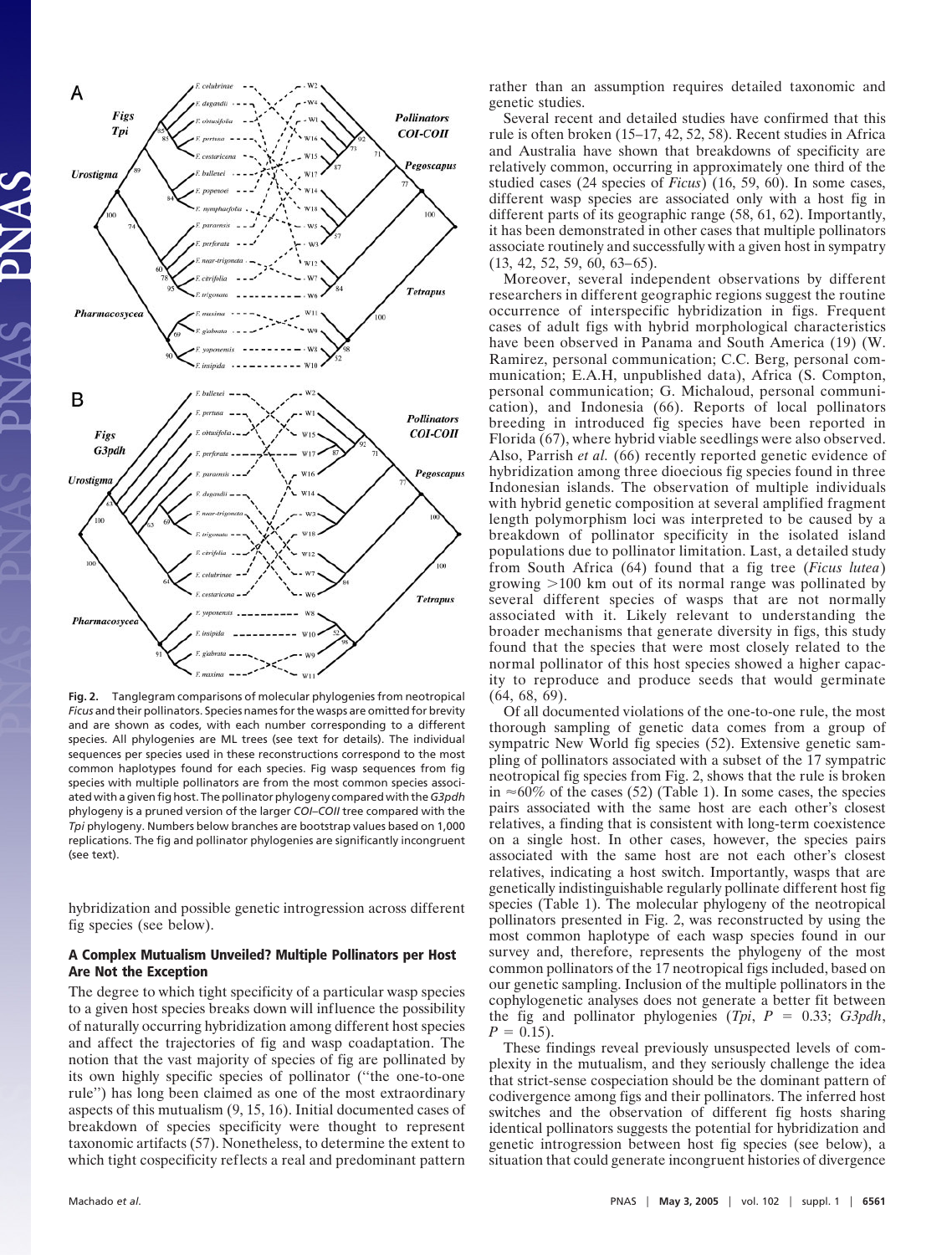| Table 1. Genetically confirmed cases of multiple pollinators per |  |  |  |
|------------------------------------------------------------------|--|--|--|
| Ficus in Neotropical species                                     |  |  |  |

|                                           | No. of      |                                |
|-------------------------------------------|-------------|--------------------------------|
| Ficus species                             | pollinators | Shared pollinators             |
| F. bullenei <sup>+</sup>                  |             | F. popenoei, F. near-trigonata |
| $F.$ near-trigonata <sup>+</sup>          | 3           | F. popenoei, F. bullenei       |
| F. popenoei <sup>+</sup>                  | 2           | F. near-trigonata, F. bullenei |
| $F.$ perforata <sup>+</sup>               | 2           | F. colubrinae                  |
| F. obtusifolia <sup>t</sup>               | 2           |                                |
| $F.$ glabrata <sup><math>\pm</math></sup> |             |                                |
| $F.$ maxima <sup><math>\pm</math></sup>   |             |                                |

Other species have been sampled  $(>10$  individuals) without revealing the presence of multiple pollinators: *F. citrifolia, F. nymphaefolia, F. trigonata, F. dugandii, and F. colubrinae.*

†*Ficus* from subgenus *Urostigma.*

‡*Ficus* from the subgenus *Pharmacosycea.* Sample sizes for those two species are small ( $<$ 10 individuals).

between the mutualists. Thus, our observations provide a clear mechanism for explaining the incongruent phylogenetic histories of neotropical figs and their pollinators (Fig. 2), and they also provide a potential mechanism to explain phylogenetic incongruencies at higher taxonomic levels (Fig. 1).

### **Assessing the Evidence of Hybridization and Introgression Among Neotropical Fig Species**

To test for evidence of introgression in neotropical figs, we conducted a divergence population genetic study (70, 71) in three species of neotropical *Urostigma* figs: *Ficus popenoei*, *Ficus bullenei*, and *Ficus near-trigonata*. These three species share one pollinator, and also, each species has one or two additional pollinators that, based on our current sample sizes, are not shared with other fig species (Table 1). Thus, we expect to observe some evidence of past or current introgression between these species pairs. We collected DNA polymorphism data for these three species (Table 2) by using the two nuclear loci described above (*Tpi* and *G3pdh*) and the locus *C2E19*, an EST isolated from a cDNA library made from leaf tissue of a neotropical *Urostigma* fig species (*Ficus citrifolia*). The locus *C2E19* has no clear homologues in GenBank, and therefore, we consider it here to be an ORFan (an expressed gene with unknown function). PCR products were directly sequenced in both directions by using standard protocols, and polymorphic sequences were cloned to distinguish haplotypes.

The polymorphism data were fitted to a null model of speciation with no gene flow (isolation model) by using the method described by Wang, Wakeley, and Hey (WWH) (72). In addition to the WWH method, we also determined the fit of the fig nucleotide data to the isolation model by comparing observed to expected values of different polymorphism types (shared, exclusive, and fixed differences) by using a  $\chi^2$  statistic (70). Under the isolation model, two very recently diverged species are expected to share polymorphisms that are present in their ancestor. As the species diverge, shared polymorphisms are lost, exclusive polymorphisms arise, and fixed genetic differences accumulate in each lineage through genetic drift. With observations from a number of loci, one expects to find a consistent negative correlation between fixed differences and shared polymorphisms across loci. However, if the null model of speciation is not correct and gene flow has occurred during species divergence, the divergence of a given locus will be slowed down because gene flow removes and prevents the accumulation of fixed differences at the same time as it introduces shared polymorphisms. Gene flow will elevate the numbers of shared polymorphisms and reduce both the number of exclusive polymorphisms and the number of fixed differences between taxa.

More importantly, if gene flow occurs at some loci but not at others, it will elevate the variance among loci in the numbers of shared polymorphisms and fixed differences. These ideas form the basis of the WWH method (72). This method is conservative and takes into account the number of exclusive polymorphisms for each species, and the numbers of shared polymorphisms and fixed differences between the species. These polymorphism counts are used to fit the isolation model to the data and estimate the four parameters of the model: the three population mutation rates (one for the ancestral population and one for each descendant), and the time since divergence. By using these four parameters and estimates of the recombination rate for each locus, it is then possible to conduct coalescent simulations to determine the significance of the WWH (72) and  $\chi^2$  (70) test statistics.

The fit of the fig polymorphism data to the isolation model is poor (Table 3), and significantly so for the *F. popenoeiF. bullenei* and *F. popenoeiF. near-trigonata* comparisons. These results suggest the occurrence of gene flow among these two species pairs during their divergence. Based on this small data set, we can infer that gene flow has occurred but has not occurred recently because we see no evidence of shared identical haplotypes across species at any of the three studied loci.

An assumption of these tests is that the DNA sequences should be evolving neutrally. We first determined whether the amounts of polymorphism and divergence across loci are correlated, as expected under neutrality, by using the Hudson–Kreitman– Aguade (HKA) test (73). The significance of the  $\chi^2$  statistic from this test was evaluated by using a distribution generated from 1,000 coalescent simulations. HKA tests were applied to each of the three taxa, in each case by using a single sequence from *F. citrifolia* as an outgroup. The data fit the neutral model in all three species: *F. popenoei*,  $\chi^2 = 1.40$  and  $P = 0.212$ ; *F. neartrigonata,*  $\chi^2 = 2.23$  and  $P = 0.103$ ; and *F. bullenei*,  $\chi^2 = 1.73$  and  $P = 0.128$ . A second type of neutrality tests evaluates the fit of the data to the neutral model by using DNA polymorphism data from a single locus (74, 75). These tests evaluate whether the frequency spectrum of mutations is significantly different from that expected under neutrality. Tajima's *D* statistic (74) is proportional to the difference between two estimates of the population mutation parameter  $4N\mu$ , the mean pairwise difference between the sampled sequences  $(\pi)$  and Watterson's estimator  $(\theta)$  (76). Under a neutral model with constant population size, both estimators have the same expected value, and therefore, the value of Tajima's *D* under neutrality is zero. The observed values of Tajima's *D* for the *C2E19* sequences of *F. near-trigonata* ( $D = 2.3306$ ) and *F. bullenei* ( $D = 2.0454$ ) are significantly positive (Table 2). Significant positive values of Tajima's *D* are usually interpreted as evidence of balancing selection (74). However, in the case of *F. near-trigonata*, that result is likely to be caused by introgression: groups of *F. near-trigonata C2E19* alleles are more closely related to *F. popenoei* alleles than to other conspecific alleles (data not shown), a result consistent with the poor fit of the data from that species pair to a strict isolation model of species divergence. Introgression generates patterns of polymorphism that mimic those produced by natural selection (77, 78). In the case of *F. bullenei*, balancing selection could be the explanation for the large positive value of Tajima's *D*. However, we question that inference because an alternative test of neutrality that also uses DNA polymorphism from a single locus, Fu and Li's *D* (75), is not significant  $(D = 1.1284)$ .

Our findings on the pollinators of these fig species contrast with those of their hosts. None of the available data from microsatellite loci (52, 79) or mitochondrial sequences (52) show any evidence of genetic introgression across different species of pollinator. Allele size distributions of microsatellites for different cryptic pollinator species are nonoverlapping (52, 79). Nu-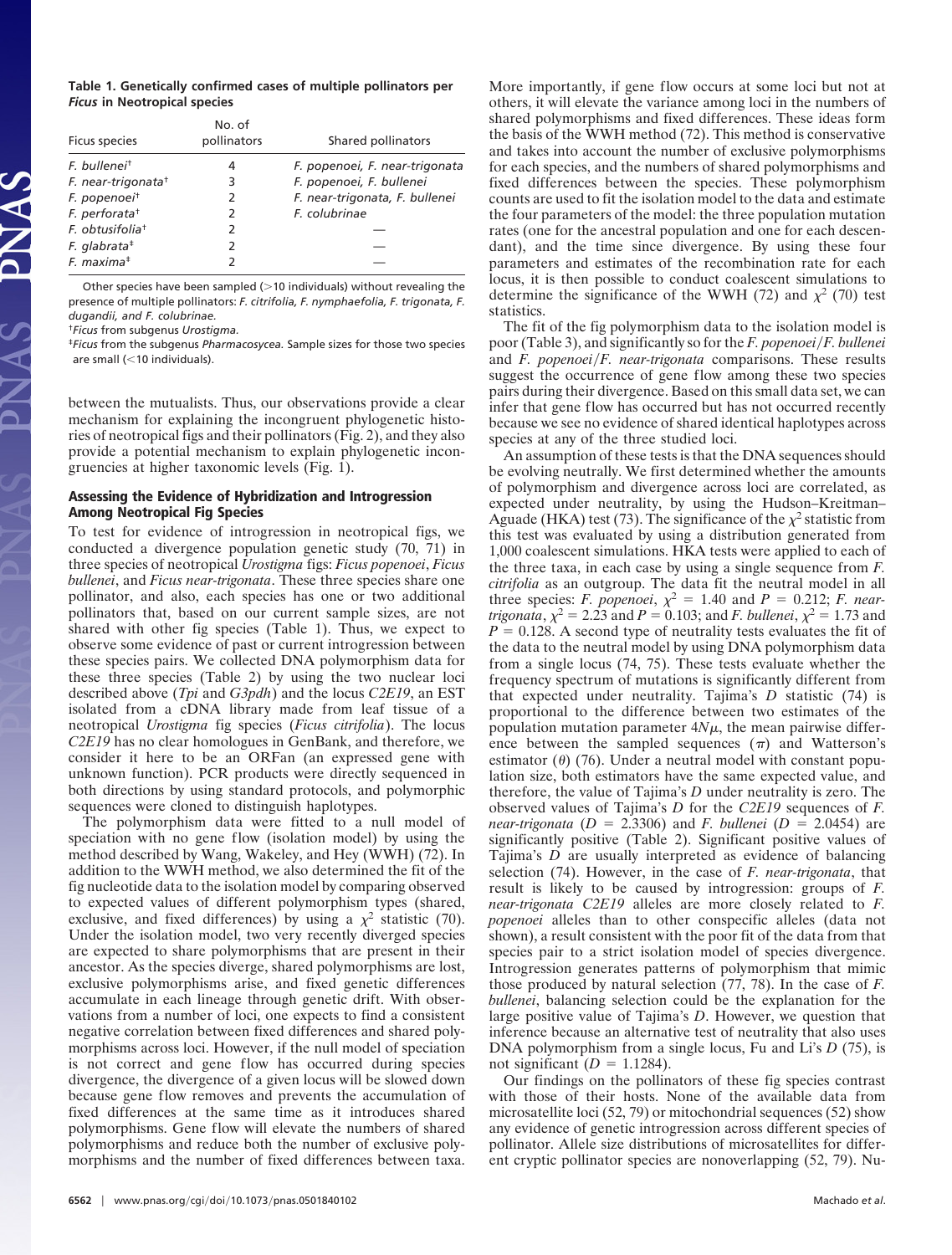**Table 2. Polymorphism statistics for three nuclear loci sequenced in three species of neotropical** *Ficus* **(sect.** *Urostigma***)**

| Locus        | <b>Species</b>    | $n^{\dagger}$ | L‡  | Sδ            | $\hat{\theta}$ ¶ | $\pi$   | $D^{++}$  |
|--------------|-------------------|---------------|-----|---------------|------------------|---------|-----------|
| Tpi          | F. popenoei       | 16            | 517 | $\mathcal{P}$ | 0.00117          | 0.00193 | 1.6871    |
|              | F. near-trigonata | 10            | 521 | 30            | 0.02034          | 0.01858 | $-0.4146$ |
|              | F. bullenei       | 10            | 517 | 14            | 0.00957          | 0.00606 | $-1.6802$ |
| G3pdh        | F. bullenei       | 10            | 719 |               | 0.00049          | 0.00049 | 0.0150    |
|              | F. near-trigonata | 12            | 719 | 3             | 0.00138          | 0.00148 | 0.2219    |
|              | F. bullenei       | 8             | 720 | 2             | 0.00107          | 0.00070 | $-1.3101$ |
| $C2E19^{++}$ | F. popenoei       | 9             | 704 | 13            | 0.00679          | 0.00458 | $-1.5570$ |
|              | F. near-trigonata | 8             | 704 | 13            | 0.00712          | 0.01040 | 2.3306 \$ |
|              | F. bullenei       | 11            | 704 | 3             | 0.00145          | 0.00232 | 2.0454 \$ |

†No. of alleles sequenced.

‡Average length (bp) of the sequences from each species.

§No. of polymorphic sites.

**IEstimate of 4N** $\mu$  per bp using the no. of polymorphic sites (76).

 $\mathbb I$ Estimate of 4N $\mu$  by using the average no. of nucleotide differences per site (95).

††Tajima's statistic (74).

‡‡ORFan locus isolated from a cDNA library.

§§Significantly different from zero ( $P < 0.01$ ).

cleotide sequences of mitochondrial genes (52) from different species are reciprocally monophyletic. These findings suggest that the process of divergence in figs and in the pollinators is very different. Thus, whereas figs may exchange genes during divergence because of nonspecific pollinators, the pollinators do not, and thus, they seem to be reproductively isolated species that satisfy a strict interpretation of the biological species concept.

A second potential reason could partially explain the observed phylogenetic incongruencies among neotropical figs and their pollinators (Fig. 2): the large effective population size  $(N_e)$  that is believed to characterize neotropical figs (50). Large *Ne* could interfere with species-level phylogenetic analyses because of the expected large amounts of ancestral polymorphism shared across recently diverged species. The slow lineage sorting of speciesspecific alleles into reciprocally monophyletic clades generates the well known ''gene tree vs. species tree'' problem (80, 81), leading to erroneous phylogenetic inference for recently diverged lineages and to low resolution of species-level phylogenies. However, we believe that this explanation is unlikely for three reasons. First, this issue is effectively considered by the test of the strict isolation model. The test seeks to determine whether the observed level of shared polymorphisms, exclusive polymorphisms, and fixed differences can be explained based on the estimates of the four basic parameters of the model (the population sizes of the two species and their ancestor, and the time of divergence). The lack of fit of the data to the model suggests that shared variation is the result of gene flow and not of ancestral polymorphism. Second, the data from *G3pdh*, used to test cospeciation (Fig. 2B), shows 7–10 fixed differences between the three species pairs and not a single shared polymorphism. Thus, the significant incongruency among the fig *G3pdh* phylogeny and the pollinator *COI–COII* phylogeny is clearly not due to unsorted ancestral polymorphisms. Third, although the nucleotide variability in neotropical fig species is expected to be high based on results from protein electrophoresis studies (50), Table 2 shows that the observed level of DNA polymorphism in these species is not uncommonly high for the three surveyed genes. In fact, DNA polymorphism in these three species is much lower than that observed in other outbred plant species. Average values of  $\theta$ , Watterson's estimator of the population mutation rate (4N $\mu$ ) (76), for *F. popenoei* (0.00292), *F. bullenei* (0.00403), *F. near-trigonata* (0.00961), are approximately two to nine times lower than averages values at silent sites from the two outcrossing plants (*Zea mays* ssp. *parviglumis* and *Arabidopsis lyrata* ssp. *petraea*) that have the highest levels of nucleotide diversity that have been measured (82). However, our survey of variation is based on a small sample of genes and species, and thus, genetic studies that include more loci and species would help to resolve this last point.

#### **Conclusions and Prospects: Multiple Pollinators and the Origin of Fig Diversity**

In the past, it has been difficult to explain the origin of the remarkable global and local diversity of fig species given the assumption of strict-sense cospeciation and one-to-one pollinator species-specificity. As a result, there is no generally accepted view on the mechanisms of speciation in figs and their pollinators (15, 62). A few authors have proposed that speciation in these organisms happens by allopatric isolation (13, 14, 62). However, genetic studies using paternity analyses have shown that neotropical figs have the highest documented distances of gene flow of any tropical plant (50, 83). Despite growing at very low densities  $(1-10$  individuals per km<sup>2</sup>) and having asynchronous flowering within populations, individual fig trees receive pollinating wasps (and pollen) from a large number of individual trees. Conservative estimates suggest that fig wasps routinely disperse pollen over distances of  $>10$  km and that breeding populations of figs constitute hundreds of individuals spread

**Table 3. Fitting** *Ficus* **sequence data to an isolation model of species divergence**

| Species 1                     | Species 2         | $\theta_1$         | $\theta$                                                                                       | $\theta_{\Lambda}$ |                                            | $P_X^2$ WWH $P_{WWH}$ |  |
|-------------------------------|-------------------|--------------------|------------------------------------------------------------------------------------------------|--------------------|--------------------------------------------|-----------------------|--|
| F. popenoei                   | F. near-trigonata |                    | 15.91 (4.84–59.57) 5.37 (1.95–10.78) 15.561 (0–33.34) 0.436 (0.11–1.42) 70.02 < 0.001 11 0.079 |                    |                                            |                       |  |
| F. popenoei                   | F. bullenei       | 5.512 (2.38–2.03)  | 6.828 (3.25–22.67)                                                                             |                    | $0(0-0.002)$ 2.442 $(0.49-2.82)$ 34.33     | 0.001 9 0.016         |  |
| F. near-trigonata F. bullenei |                   | $9.377(0 - 37.51)$ | $3.560(0-10.45)$                                                                               |                    | 27.354 (0-47.51)  0.397 (0.14-1.82)  36.03 | 0.088 11 0.333        |  |

The 95% confidence intervals are shown in parentheses.  $\hat{\theta}_A$  is the estimate of the population mutation parameter for the ancestor of species 1 and 2. *T* is the estimated time of divergence between the two species in 2*N*<sup>1</sup> generation units (where *N*<sup>1</sup> is the estimate of the effective population size of species 1). The *P* values for both the  $\chi^2$  and the WWH test statistics are the proportion of simulated values greater than or equal to the observed value.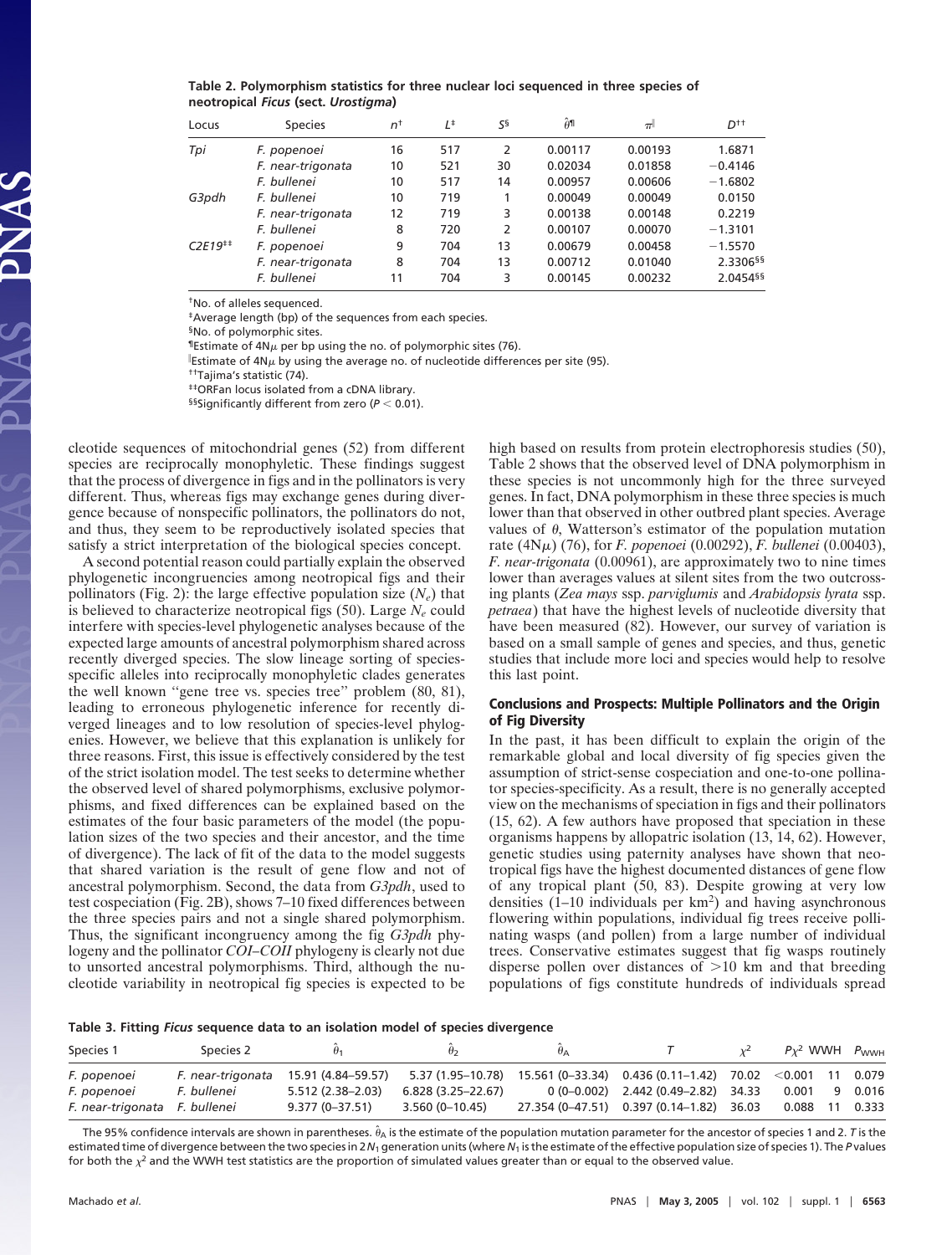over areas  $>100$  km<sup>2</sup> (50). Therefore, allopatric isolation in monoecious neotropical species is highly unlikely. Other authors have proposed that temporal isolation (allochrony) generated by flower asynchrony could lead to isolation in sympatry (84). However, population genetic studies of the pollinators reveal no evidence of population subdivision (79), an essential condition for the allochronic speciation model (84).

In a short essay published in 1961 (85), Baker proposed pollinator generalization (lack of species specificity) and hybridization among fig species as a potential explanation for the large diversity of recognized species of *Ficus*: ''if hybridization is possible. . . it may be that only the natural eagerness of taxonomists to name new (fig) 'species' has prevented the recognition of some of the intermediates between extreme forms as hybrids.'' Given the scarce evidence of breakdowns to the one-to-one rule at that time, Baker's suggestion was not taken as seriously as more recent results now suggest it should be. Our preliminary genetic results, the findings on the large number of exceptions to the one-to-one rule (42, 52, 58–65), and the observation of hybrid (or backcross) figs in nature reviewed above, support Baker's suggestion and provide the foundations for developing an appropriate hypothesis for understanding the coevolutionary dynamics of this mutualism.

Here, we propose that hybridization and introgression due to pollinator host switches and pollinator host sharing may be a major factor underlying much of the tremendous diversity of fig species. Hybridization can lead to generation of new genotypic combinations that may then diversify and lead to the evolution of additional specialized pollinators. The process of divergence in the pollinators can be reinforced by their inbred population structure (86), and fine-tuning of the host recognition mechanisms would promote pollinator divergence and speciation. By this view, the coevolutionary history of the mutualism is that of semispecific wasps (that are good biological species) moving back and forth between figs that may not be good biological species. Although this hypothesis does not yet provide a detailed model for explaining speciation in figs and wasps, the recognition that wasps are not strictly host-specific and that interspecific hybridization in figs is not rare over both ecological and evolutionary time is almost certainly crucial for developing such a model. Minimally, breakdowns in specificity appear to explain the frequent observation of fig individuals with intermediate or mosaic morphologies, the existence of species complexes of figs (19), as well as the observed lack of congruence of fig and wasp phylogenies at various taxonomic scales. Also, host switching of

- 1. Boucher, D. H. (1985) *The Biology of Mutualism: Ecology and Evolution* (Croom Helm, London).
- 2. Margulis, L. & Fester, R. (1991) *Symbiosis as a Source of Evolutionary Innovation: Speciation and Morphogenesis* (MIT Press, Cambridge, MA).
- 3. Douglas, A. E. (1994) *Symbiotic Interactions* (Oxford Univ. Press, Oxford).
- 4. Thompson, J. N. (1994) *The Coevolutionary Process* (Univ. of Chicago Press, Chicago).
- 5. Maynard Smith, J. & Szathma´ry, E. (1995) *The Major Transitions in Evolution* (Freeman Spektrum, Oxford).
- 6. Herre, E. A., Knowlton, N., Mueller, U. G. & Rehner, S. A. (1999) *Trends Ecol. Evol.* **14,** 49–53.
- 7. Bronstein, J. L. (2001) in *Evolutionary Ecology: Concepts and Case Studies*, eds. Fox, C. W., Roff, D. A. & Fairbairn, D. J. (Oxford Univ. Press, Oxford), pp. 315–330.
- 8. Corner, E. J. H. (1952) *Wayside Trees of Malaya* (Government Printer Office, Singapore).
- 9. Wiebes, J. T. (1979) *Annu. Rev. Ecol. Syst.* **10,** 1–12.
- 10. Pellmyr, O. (2003) *Ann. Missouri Bot. Gard.* **90,** 35–55.
- 11. Kato, M., Takimura, A. & Kawakita, A. (2003) *Proc. Natl. Acad. Sci. USA* **100,** 5264–5267.
- 12. Galil, J. & Eisikowitch, D. (1968) *Ecology* **49,** 259–269.
- 13. Ramirez, W. (1970) *Evolution (Lawrence, Kans.)* **24,** 681–691.
- 14. Janzen, D. H. (1979) *Annu. Rev. Ecol. Syst.* **10,** 13–51.
- 15. Weiblen, G. D. (2002) *Annu. Rev. Entomol.* **47,** 299–330.
- 16. Cook, J. M. & Rasplus, J.-Y. (2003) *Trends Ecol. Evol.* **18,** 241–248.

pollinators followed by the introgression of complete gene complexes could help to explain several interesting cases of gains and losses of elaborate characters (e.g., passive or active pollination) (32, 87, 88).

Progress will depend fundamentally on improved population genetic and phylogenetic datasets for resolving the many outstanding questions on the coevolutionary dynamics of the mutualism both at local and regional geographic scales. Furthermore, we need to document in detail the reproductive consequences of pollinator ''mistakes'' (host switches and host sharing) for both partners in the mutualism. Understanding the evolutionary trajectories of ecologically important fig-associated characters that have been shown to influence reproductive success and host recognition in the wasps (flower number, seed size, seed number, and receptive volatiles) (26–28, 89–94) could allow us understand what allows some combinations of wasp fig-pollination mistakes or host-switches to occur more often than others. Understanding the consequence of pollination mistakes appears to be critical for understanding the processes that affect gene flow, coadaptation, and cospeciation at a fine taxonomic scale in the fig/fig-wasp mutualism.

Given the information now available to us, it appears that strict-sense cospeciation of one-to-one species specific figs and wasps should not be the default paradigm for formulating hypotheses to explain the extraordinary diversification of fig and wasp species. For cases in which appropriate studies have been conducted, most figs appear to be pollinated by more than one species of wasp, many of these wasps appear to colonize new species of figs, and interspecific hybridization and introgression appear to be widespread among figs. We propose that the best model for understanding evolutionary dynamics in this mutualism is one in which groups of genetically well defined species of wasps coevolve with groups of genetically less well defined (frequently hybridizing) groups of figs.

We thank Adalberto Gomez and Maritza Lopez for help with field work; Whitman Schofield, Erica Hudson, Zuleyka Mainard, and Jeovanna Lowe for help with molecular data collection; G. Michaloud, S. G. Compton, W. Ramirez, C. C. Berg, J. M. Cook, and M. Zavodna for discussion of their observations suggesting hybridization in nature and species complexes in figs; and an anonymous reviewer and E. Leigh, Jr., S. Van Bael, and J. Hey for comments that greatly improved the presentation. This work was supported by the Smithsonian Tropical Research Institute, National Science Foundation Grant DEB-0108475, and start-up research funds from the University of Arizona.

- 17. Berg, C. C. & Wiebes, J. T. (1992) *African Fig Trees and Fig Wasps* (North– Holland, Amsterdam).
- 18. Harrison, R. D. (2005) *Bioscience*, in press.
- 19. Berg, C. C. (1989) *Experientia* **45,** 605–611.
- 20. Terborgh, J. (1986) in *Conservation Biology: The Science of Scarcity and Diversity*, ed. Soule´, M. E. (Sinauer, Sunderland, MA), pp. 330–344.
- 21. McKey, D. (1989) *Experientia* **45,** 661–673.
- 22. Kalko, E. K. V., Herre, E. A. & Handley, C. O. (1996) *J. Biogeogr.* **23,** 565–576.
- 23. Korine, C., Kalko, E. K. V. & Herre, E. A. (2000) *Oecologia* **123,** 560–568.
- 24. Ramirez, W. (1974) *Ann. Missouri Bot. Gard.* **61,** 770–780.
- 25. Galil, J. (1977) *Endeavour* **1,** 52–56.
- 26. Herre, E. A. (1989) *Experientia* **45,** 637–647.
- 27. Herre, E. A. & West, S. A. (1997) *Proc. R. Soc. London Ser. B* **264,** 1501–1507.
- 28. Herre, E. A. (1999) in *Levels of Selection in Evolution*, ed. Keller, L. (Princeton Univ. Press, Princeton), pp. 209–237.
- 29. Wiebes, J. T. (1982) *Neth. J. Zool.* **32,** 395–411.
- 30. Wiebes, J. T. (1987) in *Systematics and Evolution: A Matter of Diversity*, ed. Hovenkamp, P. (Utrecht Univ. Press, Utrecht, The Netherlands), pp. 309–314.
- 31. Herre, E. A., Machado, C. A., Bermingham, E., Nason, J. D., Windsor, D. M., McCafferty, S. S., VanHouten, W. & Bachmann, K. (1996) *J. Biogeogr.* **23,** 521–530.
- 32. Machado, C. A., Jousselin, E., Kjellberg, F., Compton, S. G. & Herre, E. A. (2001) *Proc. R. Soc. London Ser. B* **268,** 685–694.
- 33. Weiblen, G. D. (2001) *Syst. Biol.* **50,** 243–267.